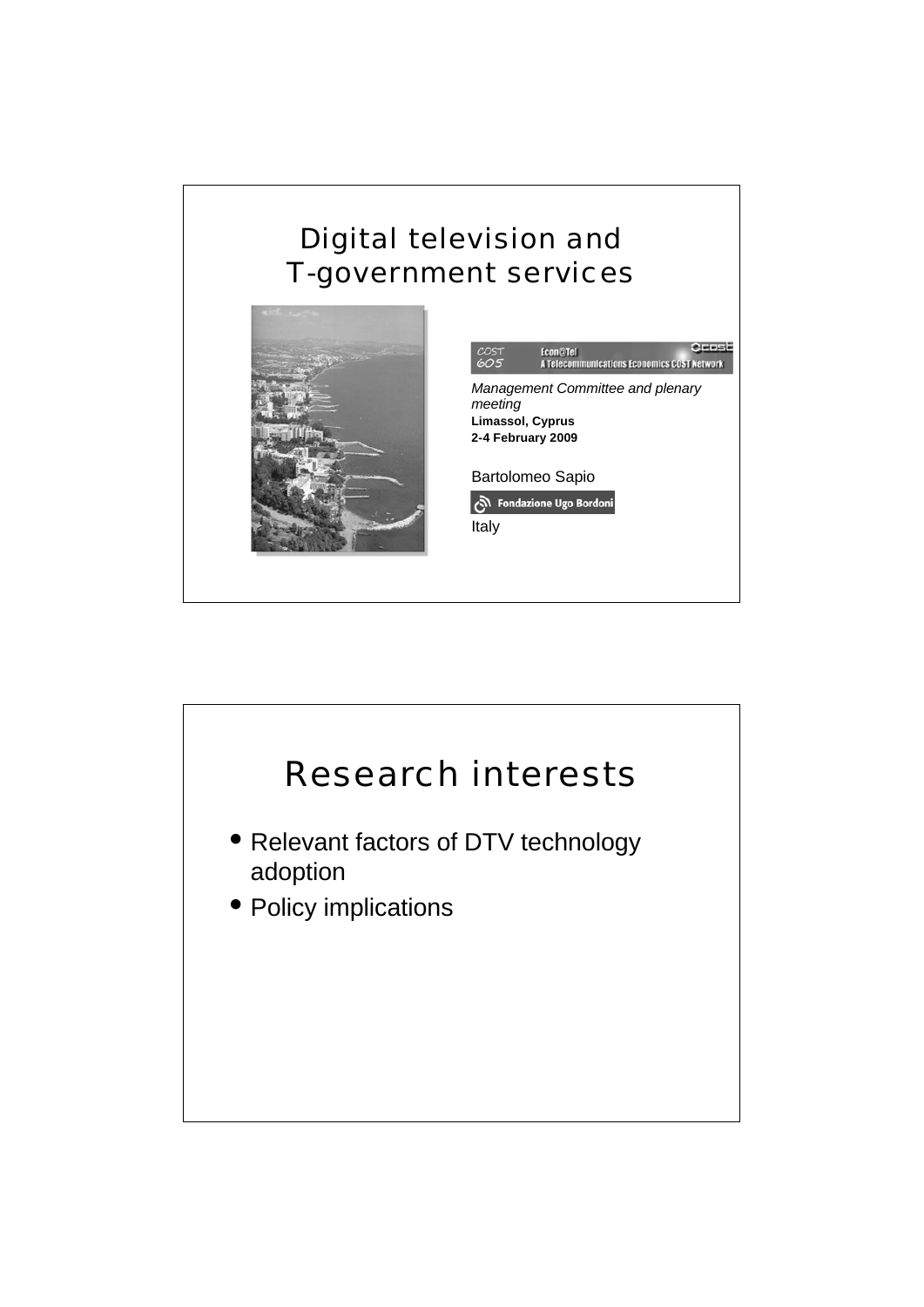### Benefits of Digital TV • More channels and subchannels

- Higher resolution than analog
- Interactive TV
- Multiple audio and video options

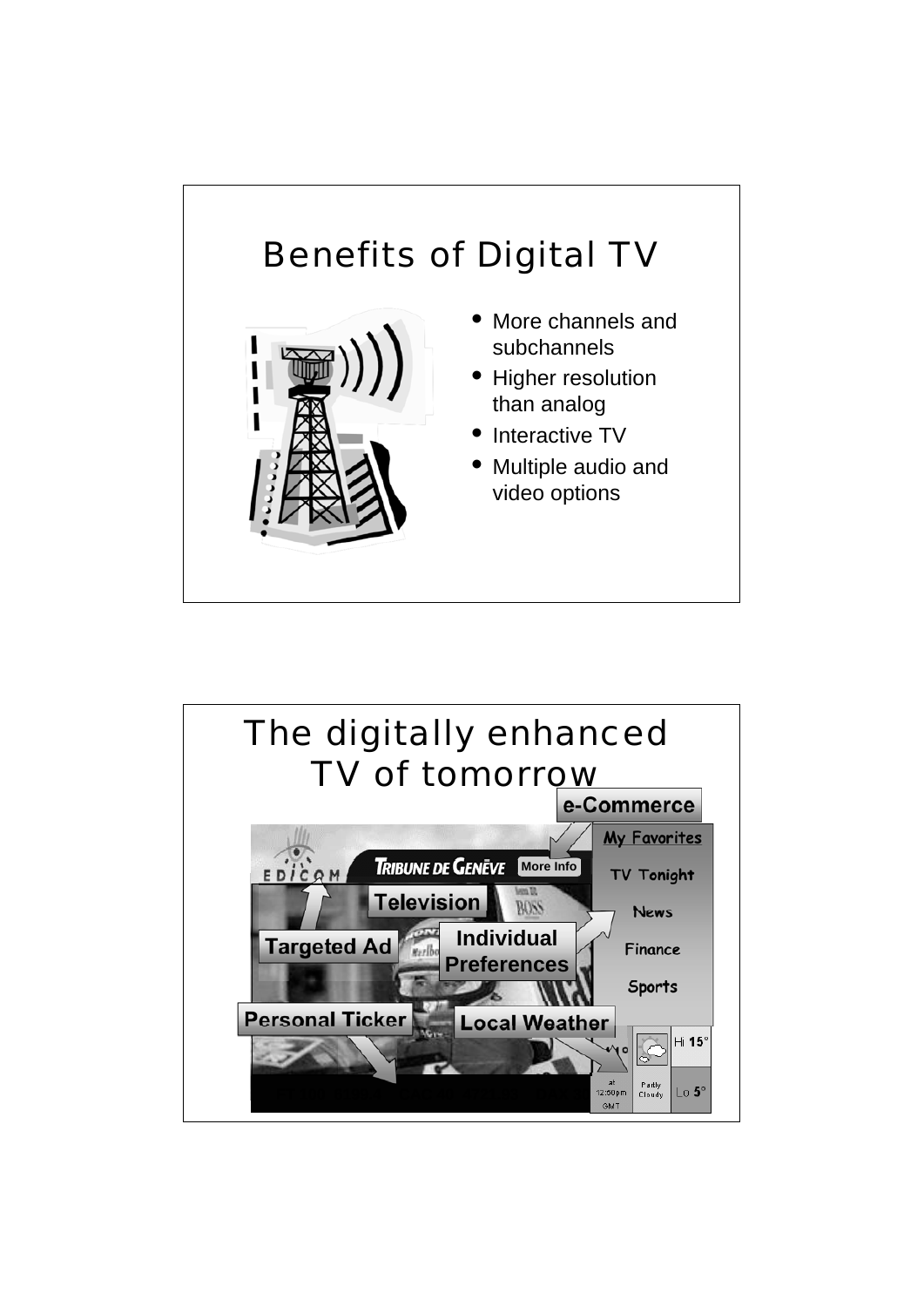#### eEurope – An Information Society for ALL

- Bringing every citizen, home and school, every business and administration into the digital age and on-line
- Creating a digitally literate Europe, supported by an entrepreneurial culture ready to finance and develop new ideas
- Ensuring the whole process is socially inclusive, builds consumer trust and strengthens social cohesion

# Public Call for Co-funding of T-government Projects

- A joint initiative of Ministry of Communications (through FUB) and Ministry of Innovation and Technology (through CNIPA), to boost
	- Provision and use of T-government
	- Higher degree of interactivity
		- Advanced types of return channel
	- More effective and more secure use of interactivity
	- smart cards for user authentication
	- Business and financial viability
	- Willingness to share T-governement solutions among different local administrations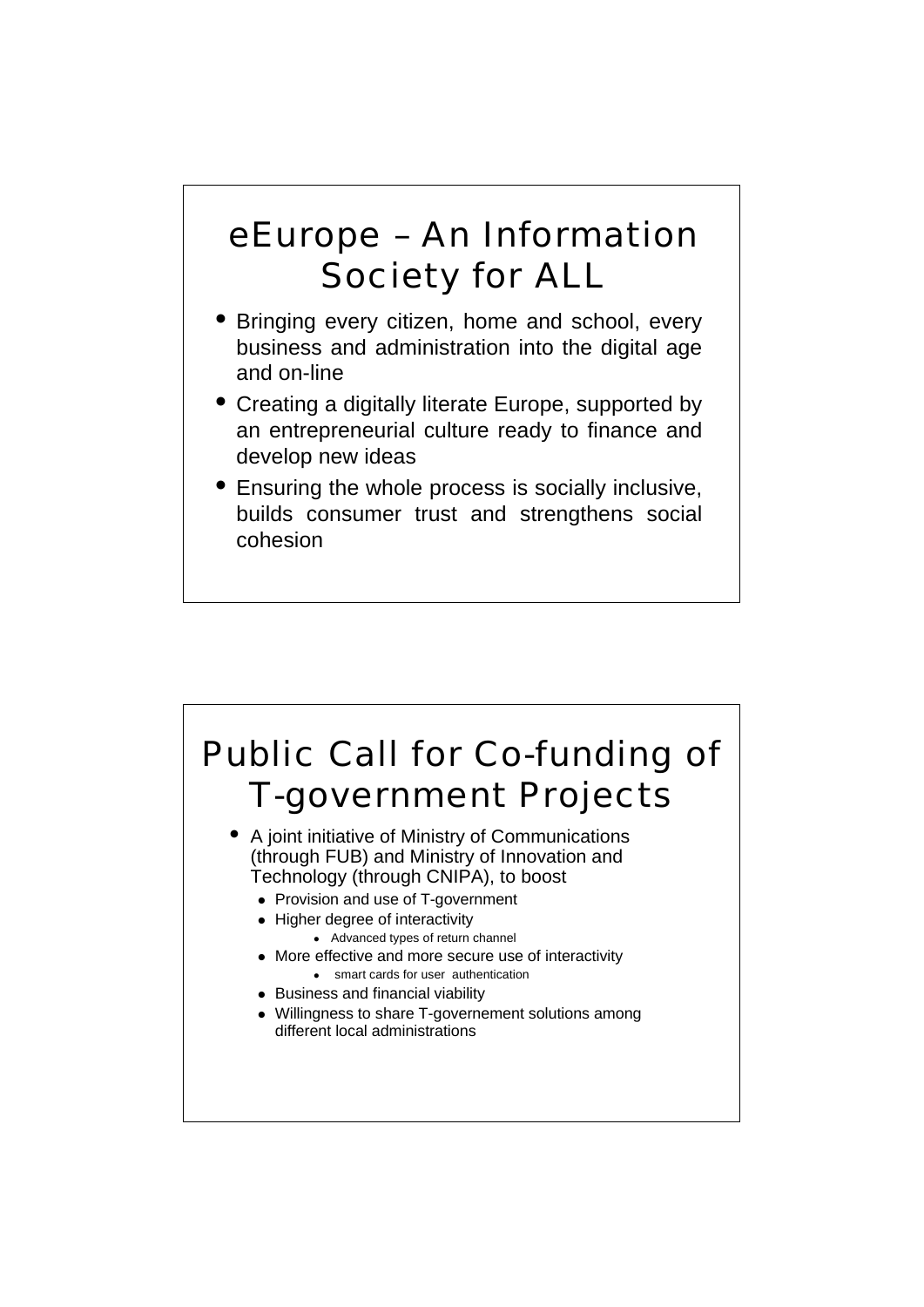#### T-government Projects promoted by FUB

- 1. Services to citizens through DTT (request of certificates, payment of bills)
- 2. Services of the Parma Municipality (demographic and educational services, payment of fines)
- 3. Social and health services to citizens, informative and with regional card (drugstores on duty, medical visit reservation, choice of personal doctor)
- 4. Five interactive DTT applications (utilities, telemedicine, T-learning, book reservation in a library, cheque validity test)
- 5. T-islessia (dyslexia rehabilitation)
- 6. DTT Employment Channel (T-learning, employment services, community, book purchase)

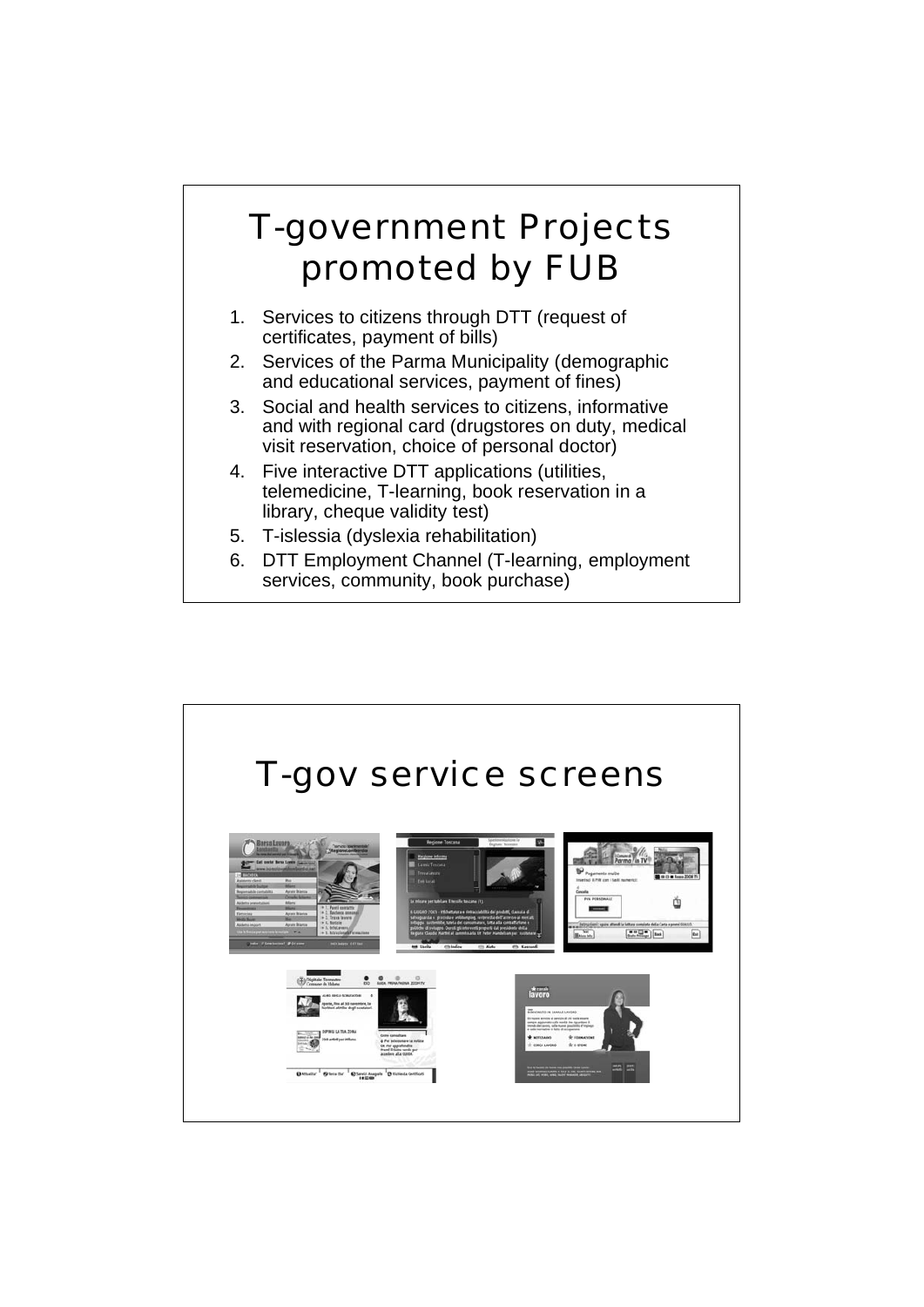#### Research goals

- to model and better understand the user behaviour during the diffusion of a new, emerging technology
- to evaluate the microsimulation approach as a tool to predict consequences of policies on different levels (i.e. business, governmental)

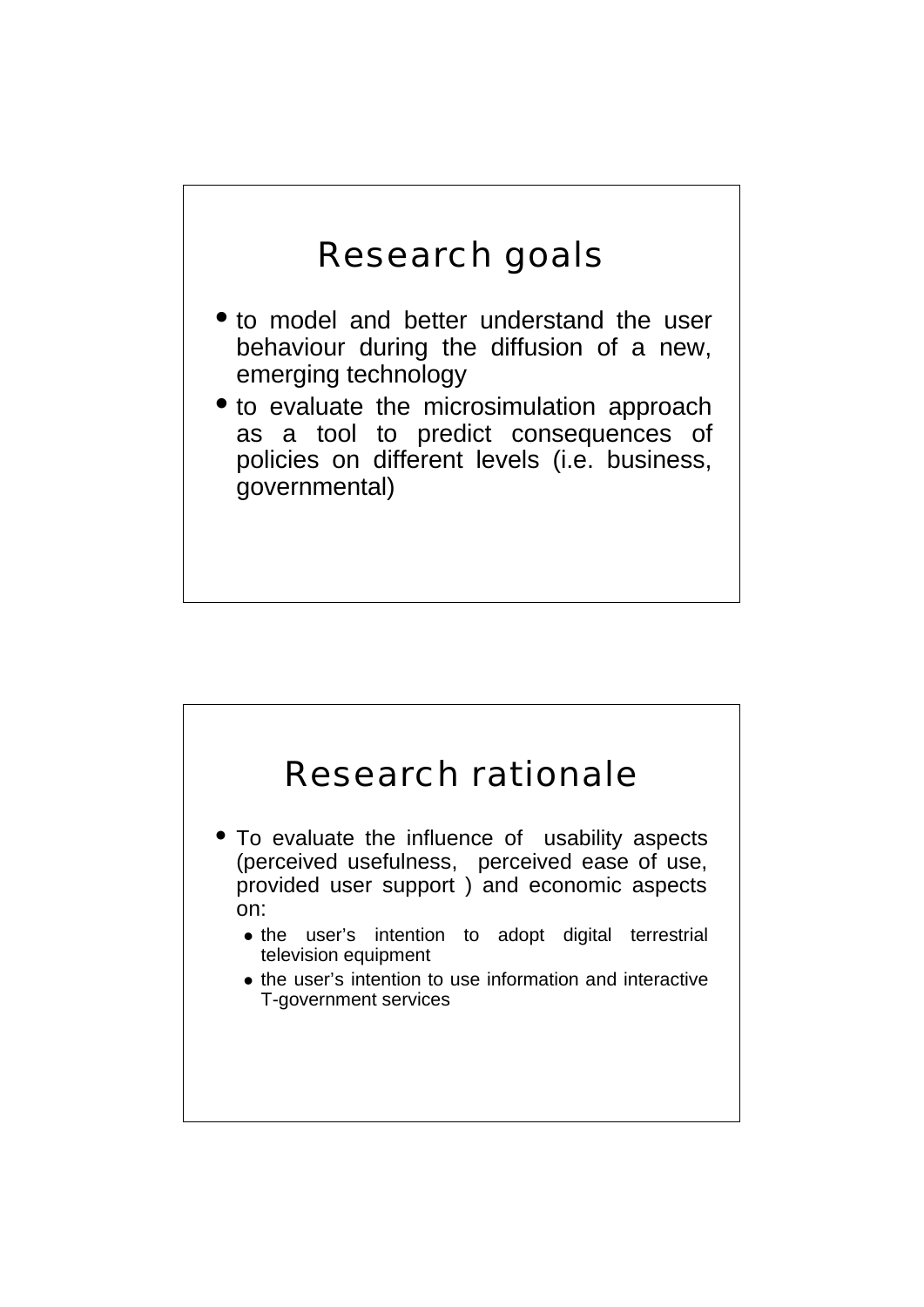#### The field investigation of Parma Municipality

- T-government services
	- INFORMATIVE (e.g. services to the citizens, cultural initiatives in the city)
	- INTERACTIVE (fines payment, state of a demographic dossier, state of a request for education services)
- A sample of 200 citizens
	- demographic characteristics
	- potential interest toward services
- Paper based questionnaire

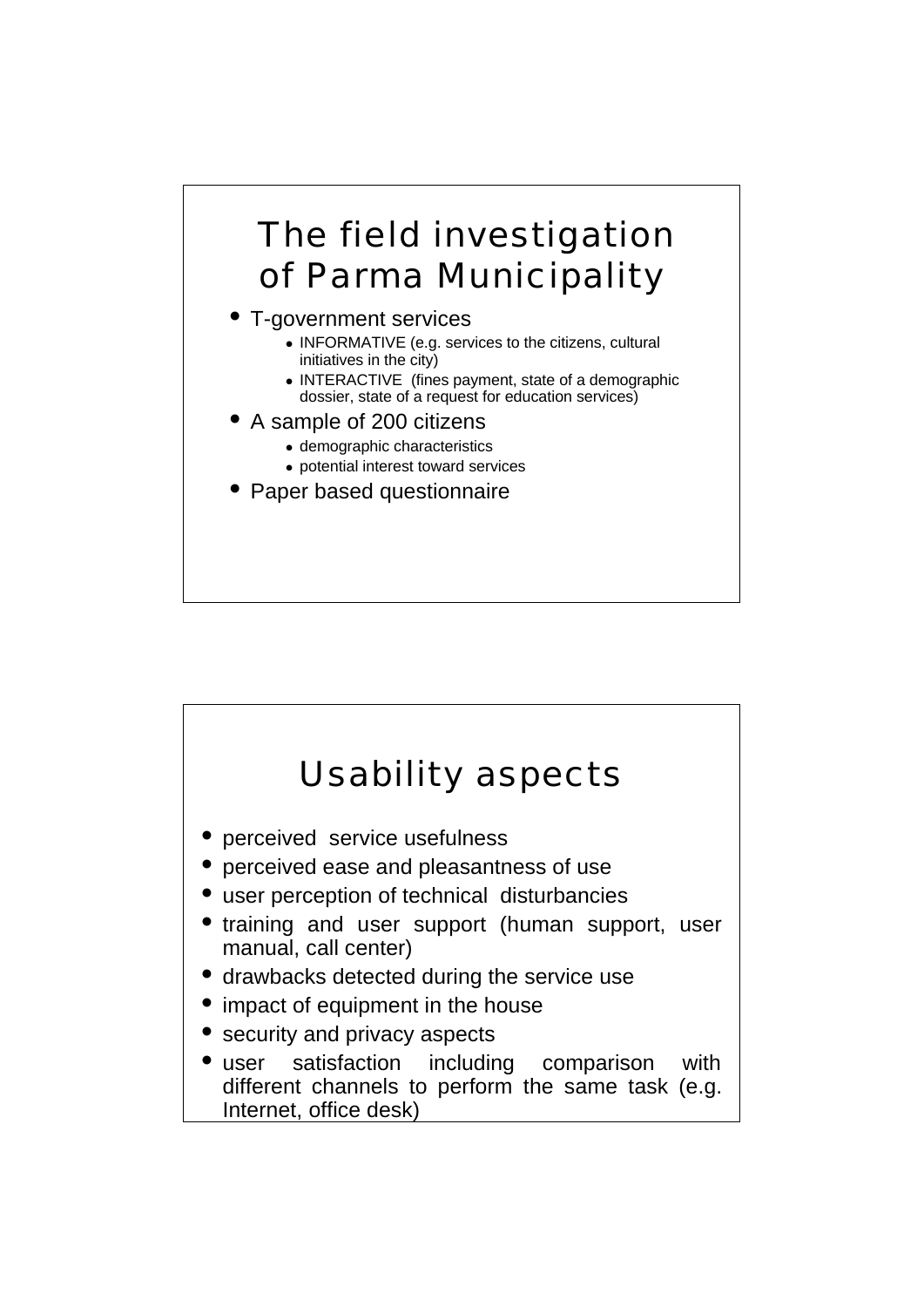

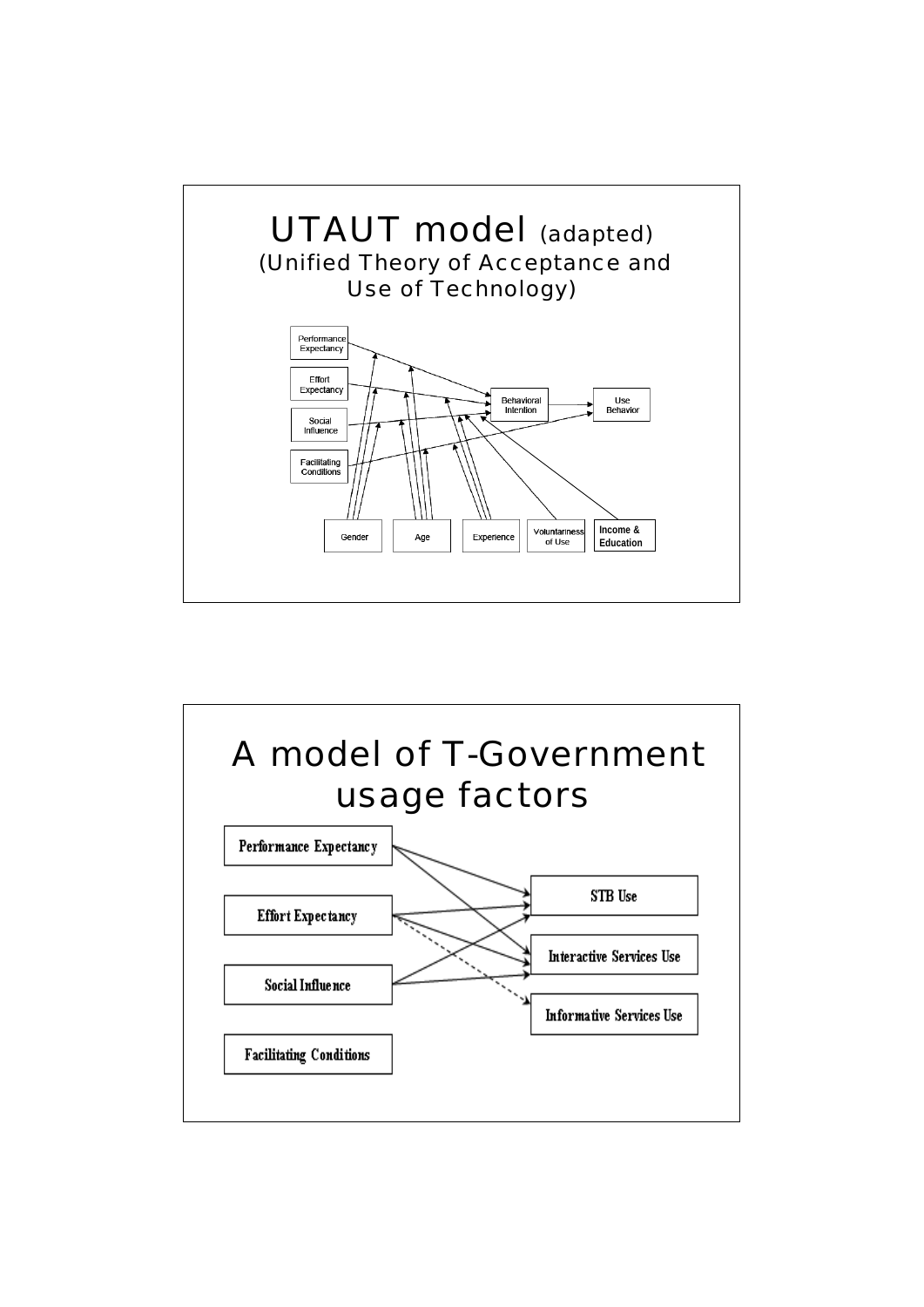#### Microsimulation - I

- Microscopic elements (agents) and their relations: people, households, firms, government; family ties, social networks, social groups
- Events (rules): births, marriages, different activities...

## Microsimulation - II

- Microscopic elements are represented individually, with all their individual characteristics
- Rules of usage behaviour are implied dynamically in time
- Agents can grow old, adopt ICTs...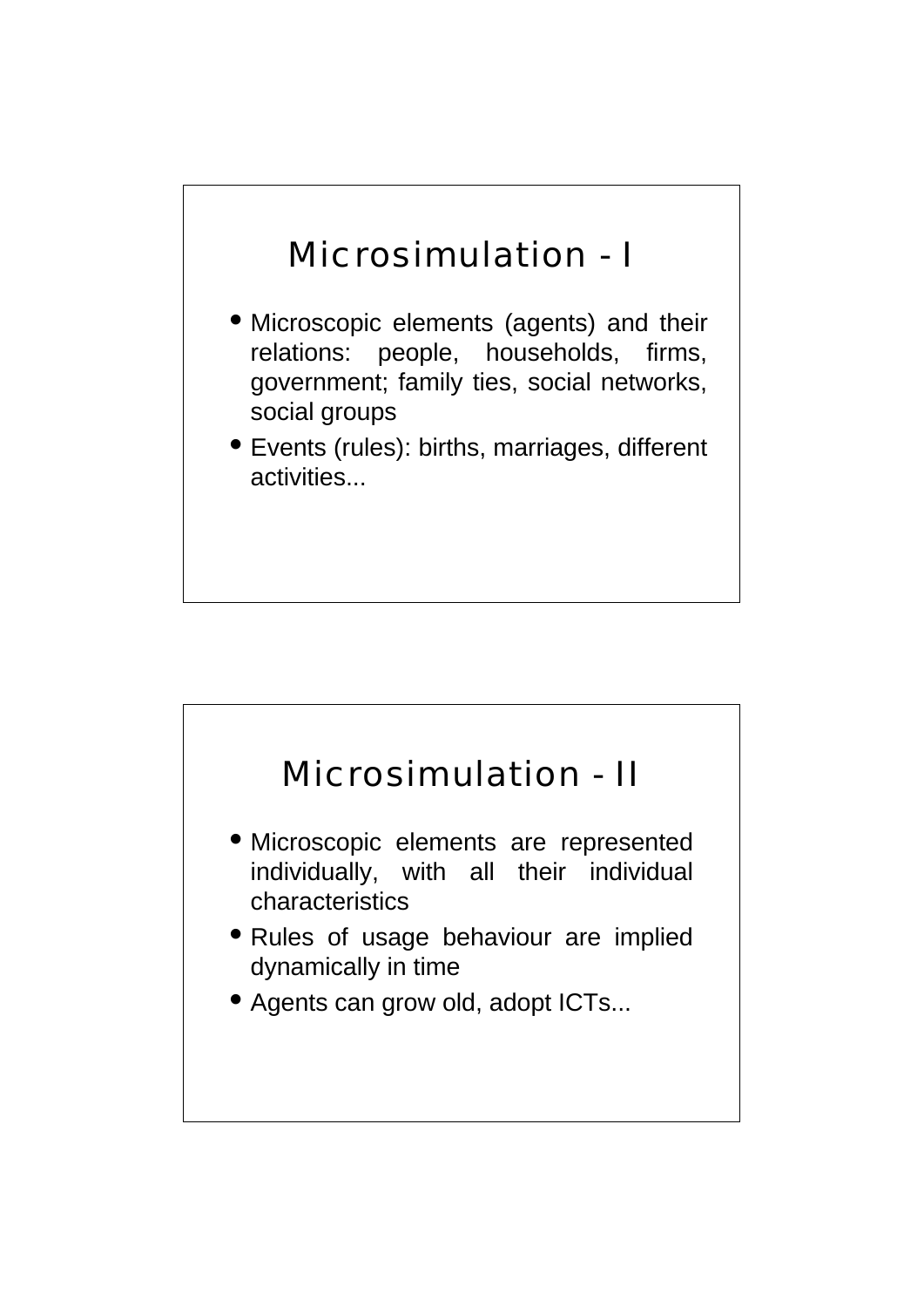#### Some properties

- MS enables experiments
- The observed "micropopulation" is created virtually: its characteristics can be based on real society (sample or entire)
- Rules can be derived
	- in the form of statistical models
	- in other ways (e.g. decision trees)

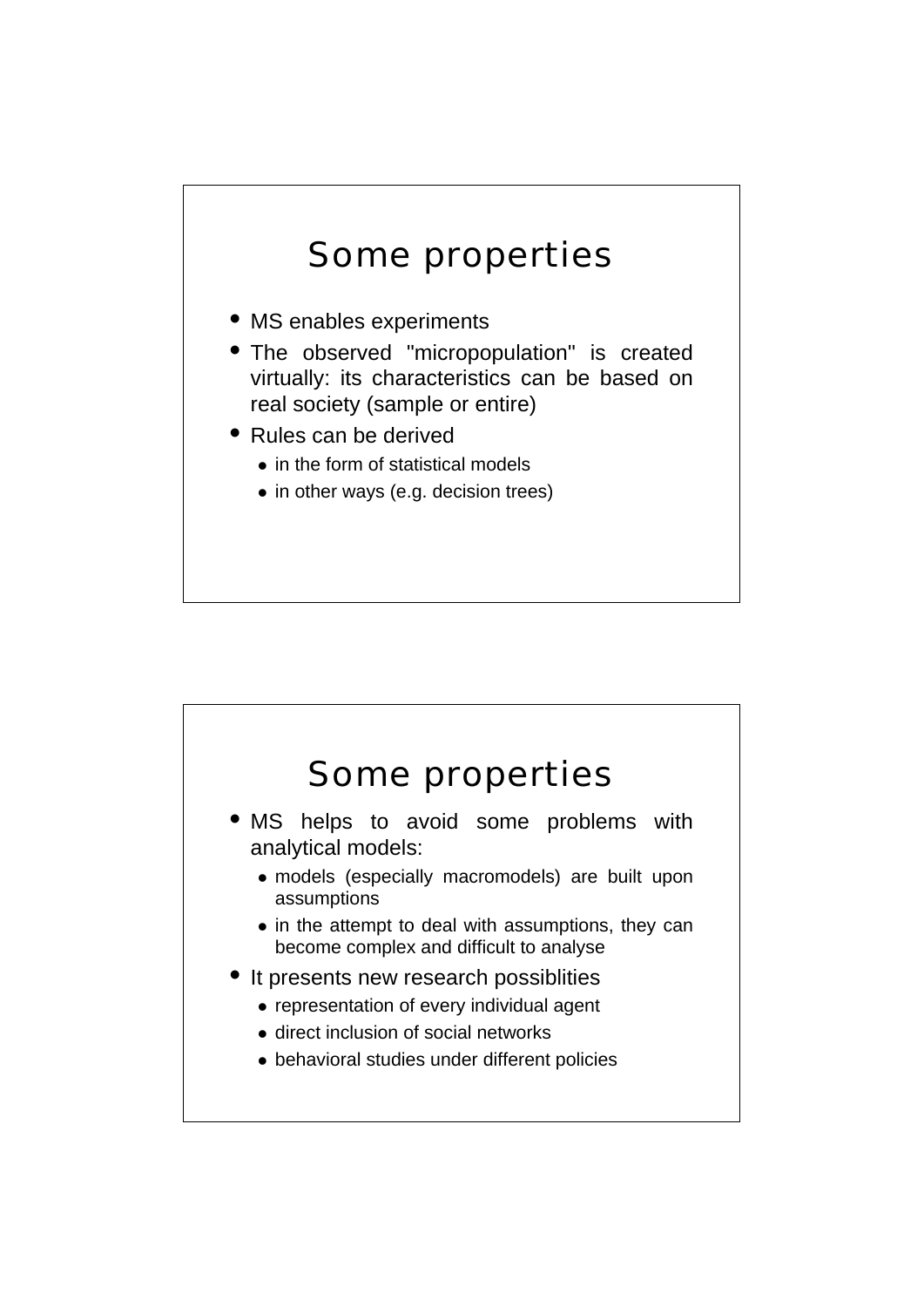#### Steps

- Preliminary analysis and data collection
- Relationships among agents and system dynamics
- Programming and running the microsimulation model
- Results examination
- Further research (on adoption factors)

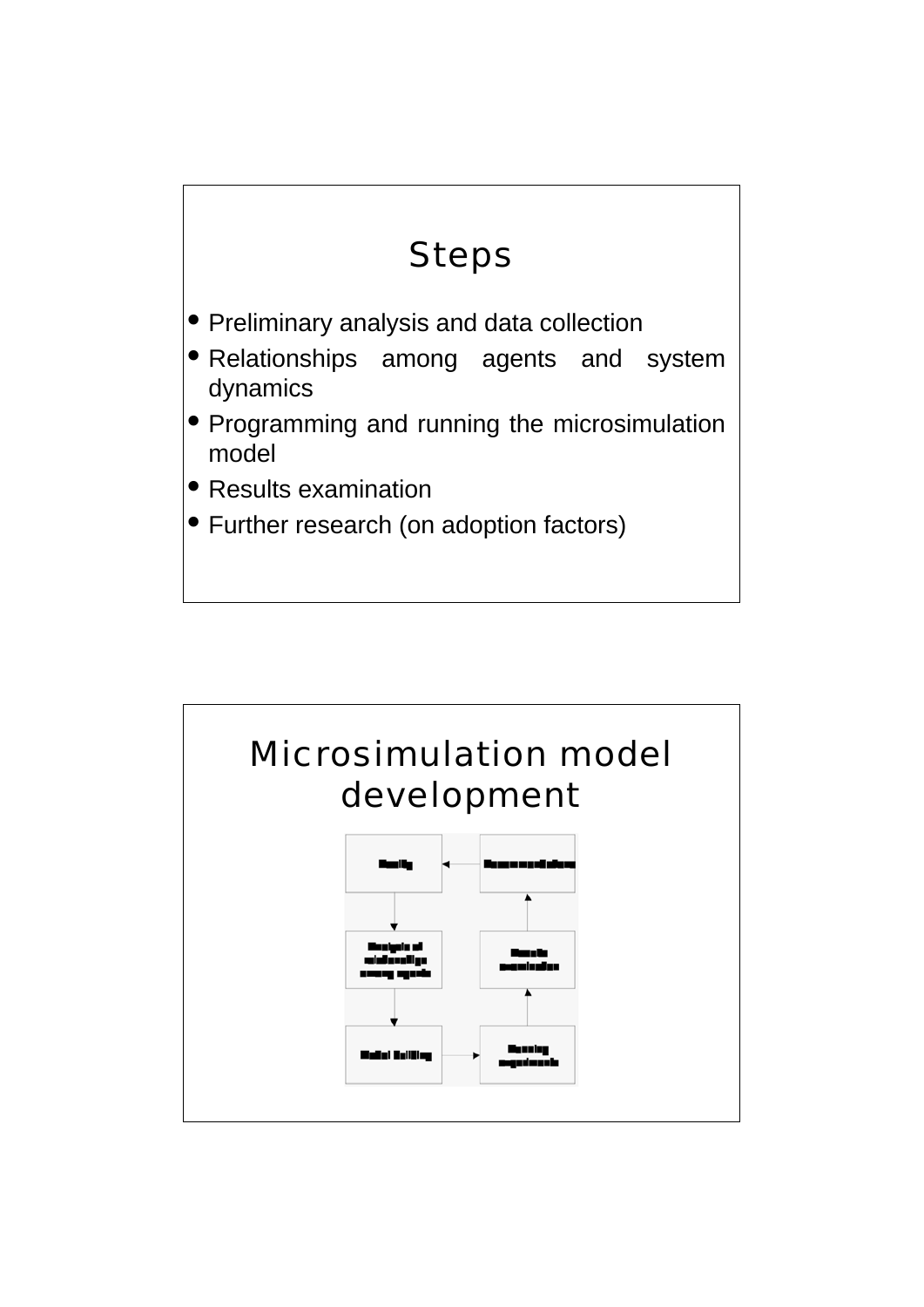

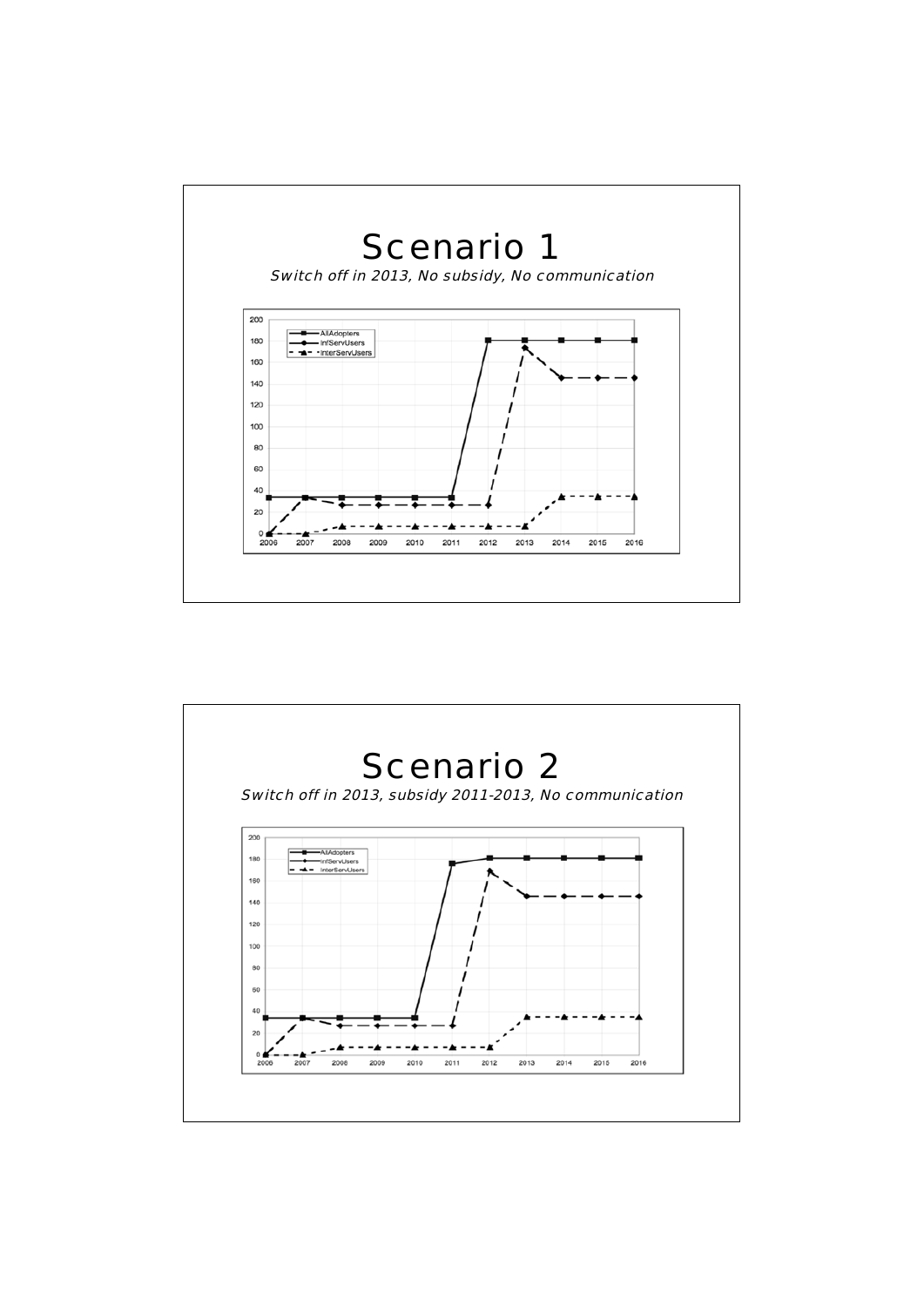